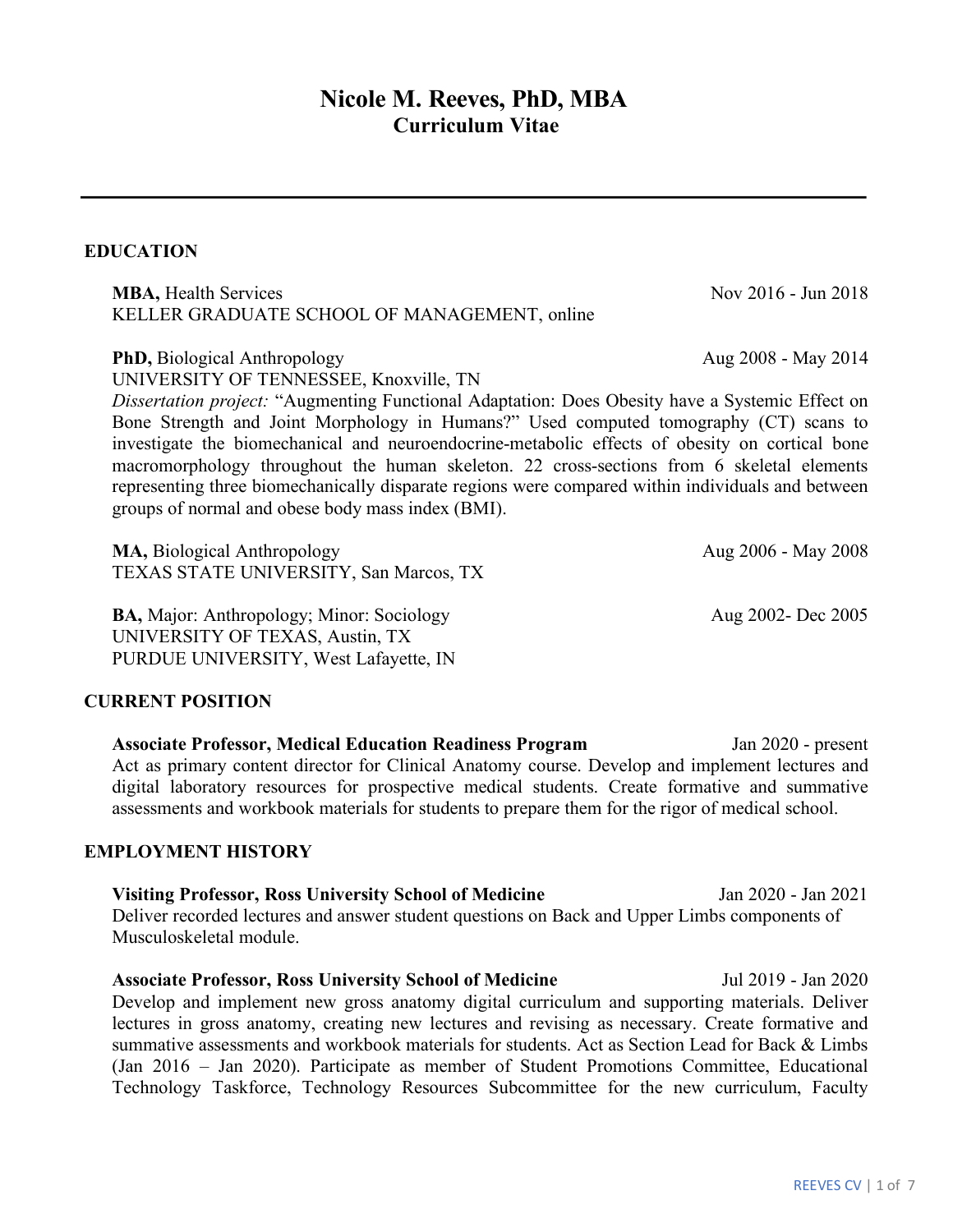Development Committee, and Faculty Head for Living Learning Community. Mentor over 30 medical students at any given time.

**Assistant Professor, Ross University School of Medicine** Aug 2015 - Jul 2019 Instructed students and support student learning in cadaveric dissection laboratory sessions for 3 years. Delivered lectures in gross anatomy, creating new lectures and revising as necessary. Created formative and summative assessments. Act as Section Lead for Back & Limbs (Jan 2016 – Jan 2020) and Head & Neck (Jan 2018).

#### **Limited Term Instructor, University of West Georgia** Jul 2014 - Jul 2015

Delivered 3/4 teaching load, meaning 3 classes in the Fall semester and 4 classes in the Spring semester; at 3 credit hours per class; class sizes of ~170 students. Delivered several sections of Introduction to Anthropology (ANTH 1102). Designed and developed novel upper level course, delivered in Spring, titled Human Variation and Adaptation (ANTH 4885). Developed all course content, syllabi, and examination materials. Evaluated students based on examinations and a term paper. Directed 5 student capstone projects. Served on steering committee for the creation of a forensic science certificate. Selected to serve on the Adult Learning Initiative Taskforce. Acted as Interim Director of the Biological and Forensic Anthropology Laboratory (see below).

#### **Interim Director, Biological and Forensic Anthropology Laboratory,** Jul 2014 - Jul 2015 **University of West Georgia**

Managed laboratory maintenance and function. Curated collection of casts and skeletal remains. Supervised volunteers and student research. Engaged in community outreach and established relationships with GA law enforcement.

#### **Teaching Assistant, Developmental Learning Center** Jan 2014 - May 2014 **Pellissippi State Community College**

Supported and tutored students who needed assistance in developing their English, Reading, Mathematics, and Computer Skills.

**Graduate Research Assistant, University of Tennessee Aug 2011 - Dec 2013** Collected data and processed CT images for *NIJ Grant 2011-DN-BX-K537,* Computerized Reconstruction of Fragmentary Remains. Learned and applied imaging software processes to CT scans.

#### **Knox County Medical Examiner's Office** May 2012

One-month internship spent observing and assisting in autopsies, learning and participating in positive dental identifications, and reviewing remains from forensic contexts. Directors: Dr. Dawnie Steadman and Dr. Murray Marks

**Graduate Teaching Associate, University of Tennessee Aug 2010 - Aug 2011** Delivered the writing intensive course, Principles of Biological Anthropology (ANTH 210), unsupervised. Developed course syllabi and examination materials. Evaluated students based on writing intensive assignments.

**Graduate Teaching Assistant, University of Tennessee** Jan 2009 - Aug 2010 Delivered the laboratory component requirements for students enrolled in Human Anatomy (EEB 240) and Human Origins (ANTH 110) courses. Developed, delivered, and graded examination materials. Created prosections for undergraduate anatomy laboratory demonstration.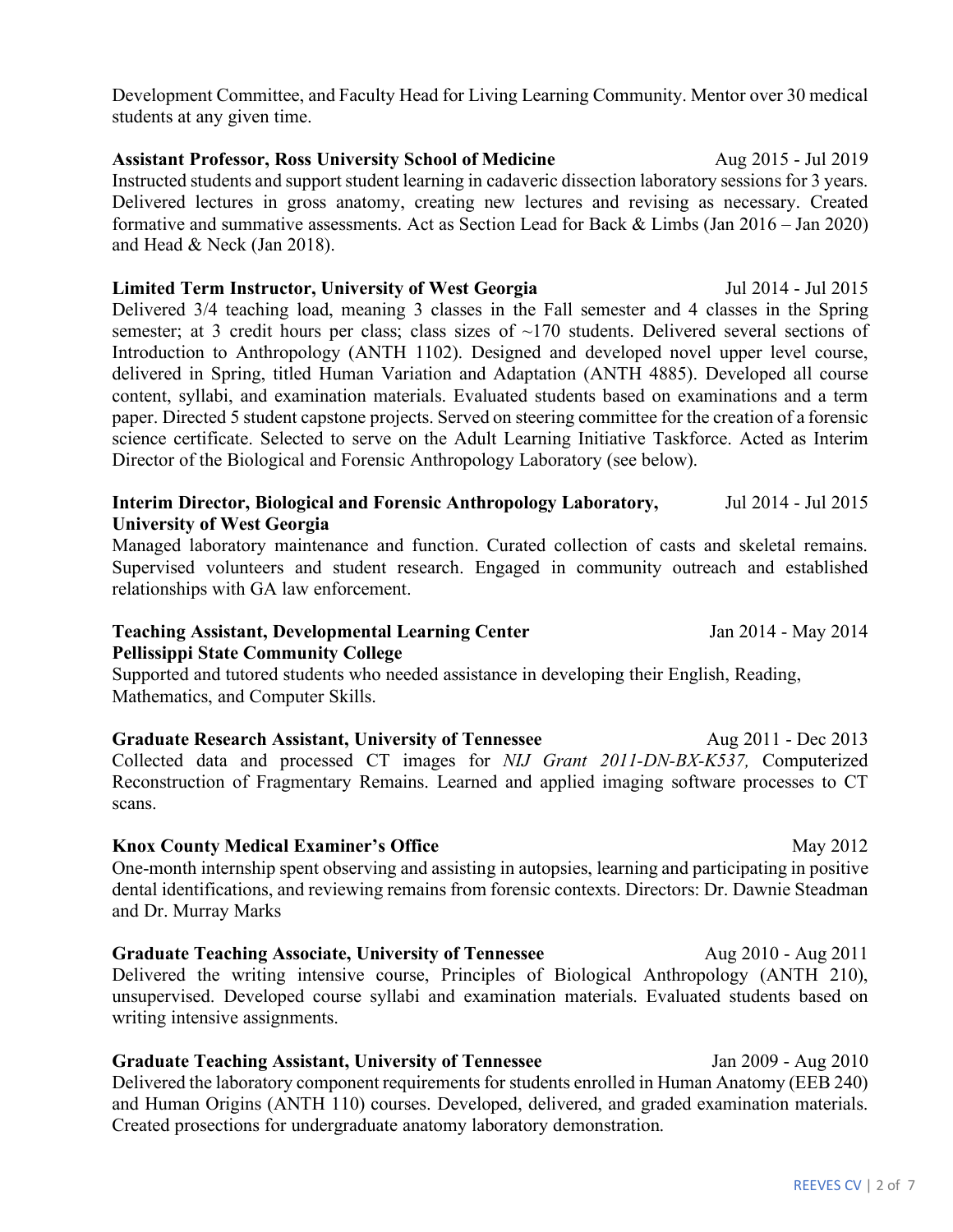#### **Adjunct Faculty, South College, Knoxville, Tennessee Summer 2010** Summer 2010

Delivered instruction in Human Anatomy and Physiology I Lab (BIO 1120), which had lecture and laboratory components. Created lecture materials. Developed, delivered, and graded examination materials.

**Graduate Instructional Assistant, Texas State University**Aug 2006 - May 2008 Delivered small group instruction for Human Osteology (ANTH 3381), Forensic Anthropology (ANTH 3380), and Cultural Anthropology (ANTH 1312) courses. Graded examination materials.

## **HONORS, AWARDS, & CERTIFICATIONS**

| TBL Fundamentals Track Workshops, Team-based Learning Collaborative, Certificate | 2019             |
|----------------------------------------------------------------------------------|------------------|
| 2019 TEACH Award Honoree, Ross University                                        | 2019             |
| Ron Taylor Award Winner, Ross University                                         | 2018, 2019       |
| Prior Learning Assessment: A Guide for Faculty, 6-week course, Certificate       | 2014             |
| University of Tennessee GSS Travel Award                                         | 2011, 2012, 2013 |
| American Association of Anatomists Student Travel Award                          | 2011, 2012, 2013 |
| Chancellor's Travel Award, University of Tennessee                               | 2012             |
| Grady G. Early Graduate Fellowship in Forensic Anthropology                      | 2008             |
| Outstanding Anthropology Graduate Student, Texas State University                | 2008             |
| College Scholar, University of Texas                                             | 2005             |
| Dean's Freshman Scholar, Purdue University                                       | $2002 - 2003$    |

#### **RESEARCH EXPERIENCE**

**UT Forensic Anthropology Center** Aug 2008 - May 2014 Conducted intake procedures on body donations. Placed donations at the Anthropological Research Facility. Recovered skeletal remains after decomposition. Cleaned skeletal material and assisted with preparation for curation as part of the William M. Bass donated skeletal collection.

**Graduate Research Assistant, University of Tennessee Aug 2011 - Dec 2013** Collected data and processed CT images for *NIJ Grant 2011-DN-BX-K537,* Computerized Reconstruction of Fragmentary Remains. Learned and applied imaging software processes to CT scans.

#### **Consultant, Texas State University – San Marcos** 2012

Consulted as an expert on *NIJ Grant 2012-3097,* Developing a Spatial Analytical Model and Taphonomic Reference for Use in Animal-Scavenged Death Scenes.

# **UT Skeletal Collections Data Recovery Project** 2010 - 2013

Collected morphometric data from archaeological skeletal remains of Native Americans prior to repatriation, in accordance with NAGPRA law. Data collection included skeletal inventory, linear measurements, and 3D digitization of the cranium.

# **PUBLICATIONS**

**Reeves NM,** Auerbach BM, Sylvester AD. 2016. Fluctuating and directional asymmetry in the long bones of cotton-top tamarins (Saguinus oedipus). *American Journal of Physical Anthropology*. 160(1):41-51.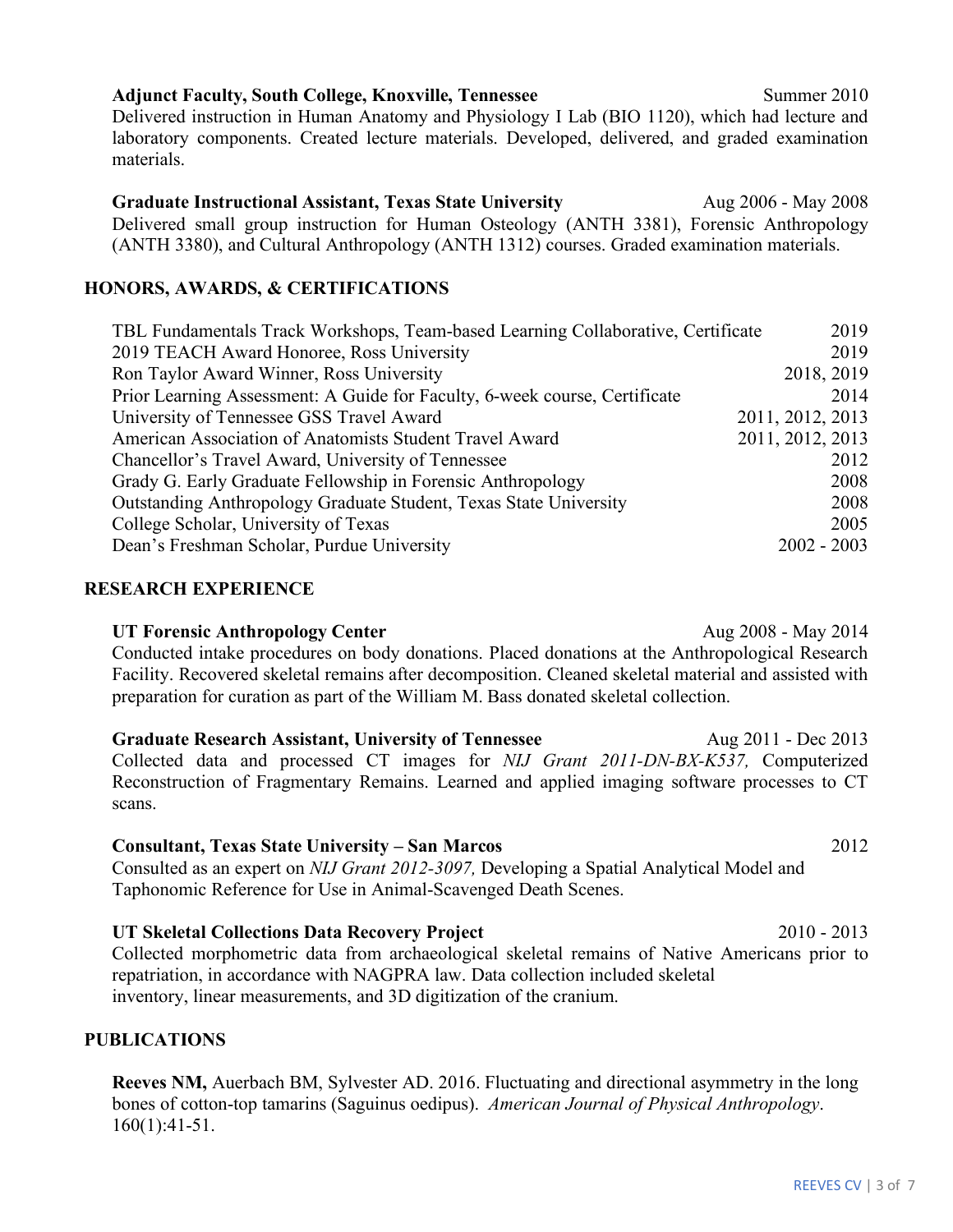Loser CR, Reid L, **Reeves N,** Sweeney EM, Cotofana S. 2015. The human nail apparatus – an update on anatomy, pathology and treatment. *Kos Med* 5:184-191.

**Reeves NM.** 2009. Taphonomic Effects of Vulture Scavenging. *Journal of Forensic Sciences* 54(3):523-528.

## **PRESENTATIONS, CONFERENCE & WORKSHOP ACTIVITIES**

*Invited oral presentations:*

**Reeves NM.** 2019. Transitioning from traditional cadaveric dissection to a technology-driven gross anatomy laboratory. Oral presentation: UNLV School of Medicine, Las Vegas, NV.

**Reeves NM.** 2014. The Forensic Anthropology Research Center and Establishing the Biological Profile. Invited lecture: ITT Technical Institute*,* Bessemer, AL.

Shirley NR, Brown DK, Dudzik B, **Reeves NM**, Wood P. 2014. A Multidisciplinary Forensic Effort Unwraps the Mystery of a Mummified Case. American Academy of Forensic Sciences. Oral presentation: Seattle, WA.

**Reeves NM**. 2012. Exceeding expectations: Examining the systemic effects of high body mass in relation to mechanical loading. Experimental Biology 2012: American Association of Anatomists. Oral presentation: San Diego, CA.

**Reeves NM**, Sylvester AD, and Auerbach BM. 2011. Patterns of asymmetry in primate long bone dimensions: a widespread pattern? Experimental Biology 2011: American Association of Anatomists. Oral presentation: Washington DC.

**Reeves NM**. 2008. Vulture scavenging and bone modification: a taphonomic study. Mountain, Desert, and Coastal Forensic Anthropology Meeting. Oral presentation: Overton, NV.

**Reeves NM**. 2008. Taphonomic Effects of Vulture Scavenging. American Academy of Forensic Sciences. Oral presentation: Washington DC.

*Workshop or Symposium Chair/Facilitator activities:*

| 62 <sup>nd</sup> Research Day, Ross University School of Medicine, Knoxville, TN | Jan 2018 |
|----------------------------------------------------------------------------------|----------|
| Invited, planned and coordinated speakers for Research Day Symposium             |          |

**UT Forensic Anthropology Center** Mar 2009, 2012 - 2014

Advanced Methods Workshop, facilitator Forensic Taphonomy Workshop, facilitator & presenter Human Remains Recovery Workshop, facilitator

*Workshop presentations:*

**UT Forensic Anthropology Center** Mar 2009, 2012 - 2014 Forensic Taphonomy Workshop, presenter: "Taphonomy at the Forensic Anthropology Center"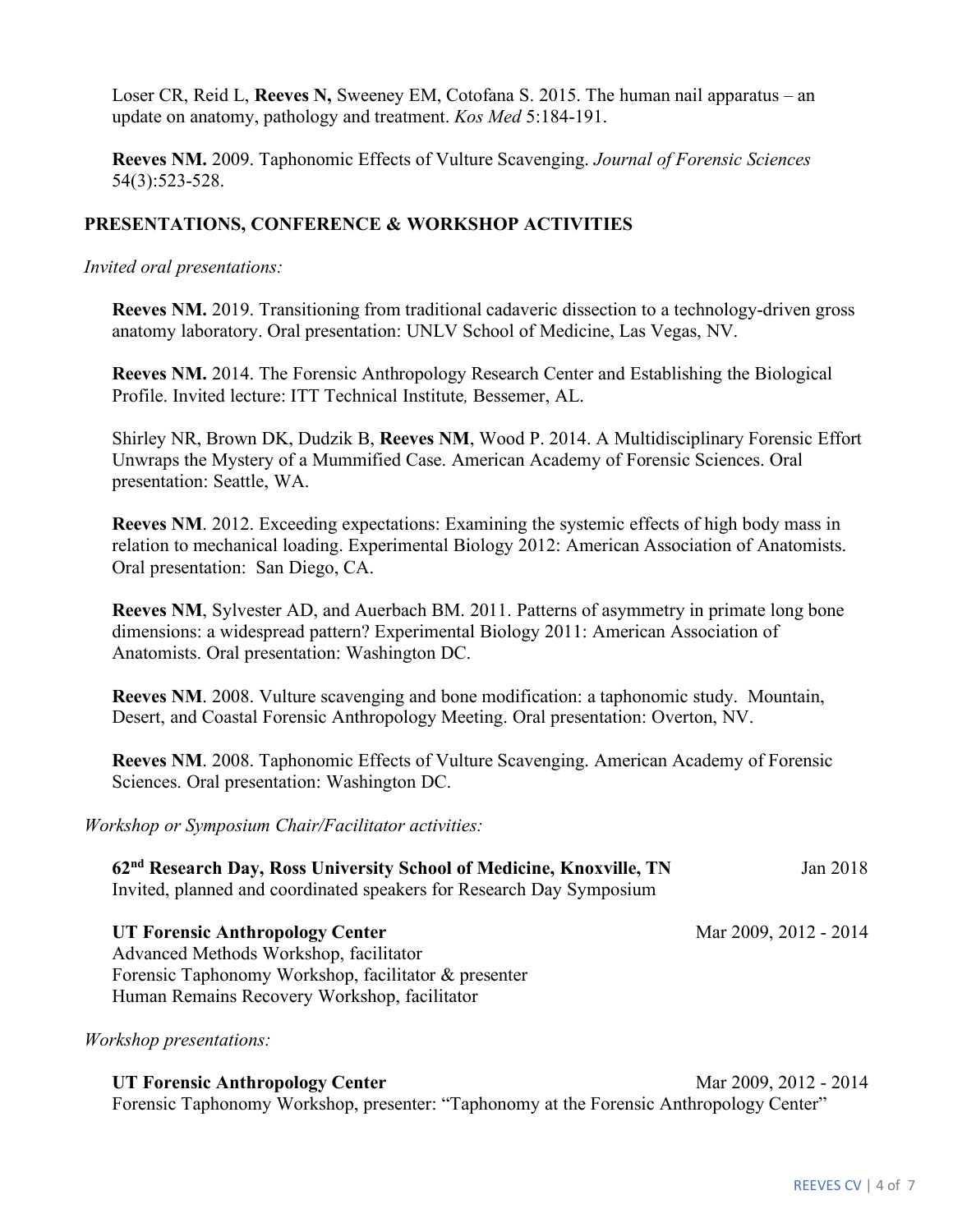#### *Poster presentations:*

Hinsley B, Gowan S, Casey B, Urita L, Molnar A, **Reeves N**, Nagy G, Sandy L. 2017. Ischemic colitis may be a diagnostic sign for the presence of aortic abdominal aneurysm (AAA). Experimental Biology 2017: American Association of Anatomists. Poster: Chicago, IL.

**Reeves NM.** 2015. Beyond biomechanics: bone strength properties of obese adults. Experimental Biology 2015: American Association of Anatomists. Poster: Boston, MA.

**Reeves NM**. 2014. Cross-sectional geometric properties of adult upper and lower limb bones: Adding strength to the argument of being big-boned. American Association of Physical Anthropologists. Poster: Calgary, Alberta Canada.

**Reeves NM**. 2013. Going out on a limb: Does obesity have a systemic effect on limb bone morphology? American Association of Physical Anthropologists. Poster: Knoxville, TN.

**Reeves NM**, Wheat AD, Dudzik B. 2013. Exploring the effects of cranial deformation on the mandible in a prehistoric Caddoan skeletal sample. Experimental Biology 2013: American Association of Anatomists. Poster: Boston, MA.

**Reeves NM**, Sylvester AD, and Auerbach BM. 2011. Behavioral laterality and skeletal directional asymmetry in cottontop tamarins. American Association of Physical Anthropologists. Poster: Minneapolis, MN.

## **PROFESSIONAL ACTIVITIES**

| <b>American Association for Anatomy, Member</b>                                                                                                             | $2011$ - present    |
|-------------------------------------------------------------------------------------------------------------------------------------------------------------|---------------------|
| <b>American Association of Biological Anthropologists, Member</b>                                                                                           | $2009$ - present    |
| UT Forensic Anthropology Center - Professionalization Training, <i>Knoxville, TN</i><br>Metrics in the Estimation of the Biological Profile, 1-day workshop | Spring 2014         |
| Body Donation Program accreditation: History and Best Practices, 1-day workshop                                                                             | Fall 2013           |
| <b>SERVICE</b>                                                                                                                                              |                     |
| <b>Ross University School of Medicine, Barbados, USA, St. Kitts, &amp; Dominica</b>                                                                         |                     |
| Living Learning Community, Faculty Head                                                                                                                     | Mar 2019 - Jan 2020 |
| Technology Resources Subcommittee, New Curriculum                                                                                                           | Mar 2019 - Jan 2020 |
| <b>Gross Anatomy Content Director</b>                                                                                                                       | Nov 2018 - Jan 2020 |
| Educational Technology Taskforce, Member                                                                                                                    | Nov 2018 - Jan 2020 |
| RUSM Credo Taskforce, Member                                                                                                                                | Sep 2018 - Mar 2019 |
| <b>Faculty Development Committee, Member</b>                                                                                                                | Jun 2018 - Jan 2020 |
| 62 <sup>nd</sup> Research Day Symposium Sponsor and Coordinator                                                                                             | Jan 2018            |
| Medical Education Seminar Series Coordinator                                                                                                                | Apr 2018 - Dec 2019 |
| <b>Student Promotions Committee</b>                                                                                                                         | Jan 2016 - Jan 2020 |
| <b>Faculty Senate, Steering Committee</b>                                                                                                                   | $2017 - 2018$       |
| <b>Faculty Mentor for students</b>                                                                                                                          | 2015 - Jan 2020     |
| University Communications & Marketing                                                                                                                       | Sep 2016, Jan 2018  |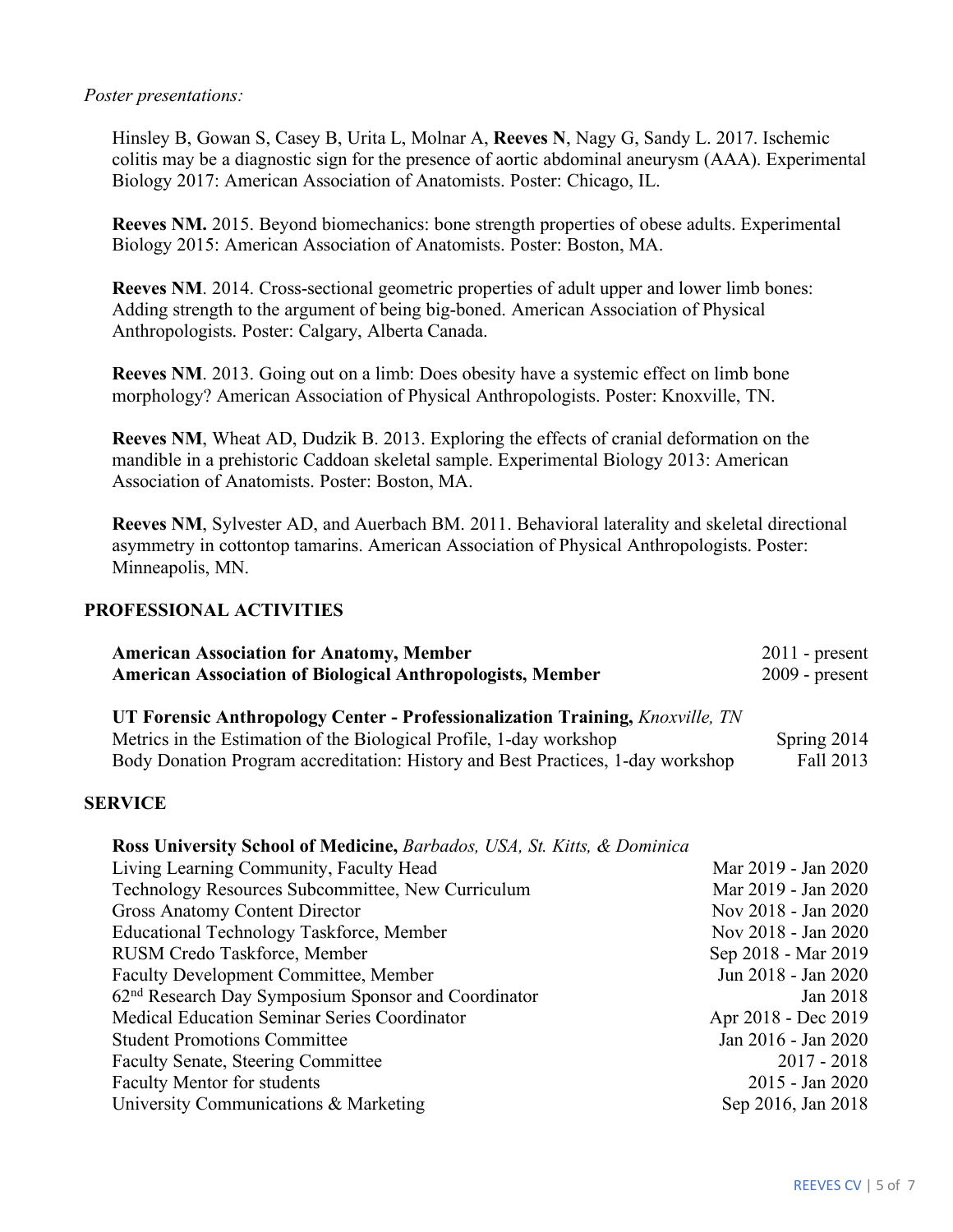# **University of West Georgia,** *Carrollton, GA*

| Adult Learning Initiative Taskforce, Department Representative          | Aug 2014 - July 2015 |
|-------------------------------------------------------------------------|----------------------|
| Forensic Science Certificate Development Steering Committee             | Aug 2014 - July 2015 |
| University Communications & Marketing, UWG Commercial                   | Apr 2014             |
| University Communications & Marketing, College of Social Sciences video | Nov 2014             |
| College of Social Sciences Preview Day, Department Representative       | Oct 2014             |
|                                                                         |                      |